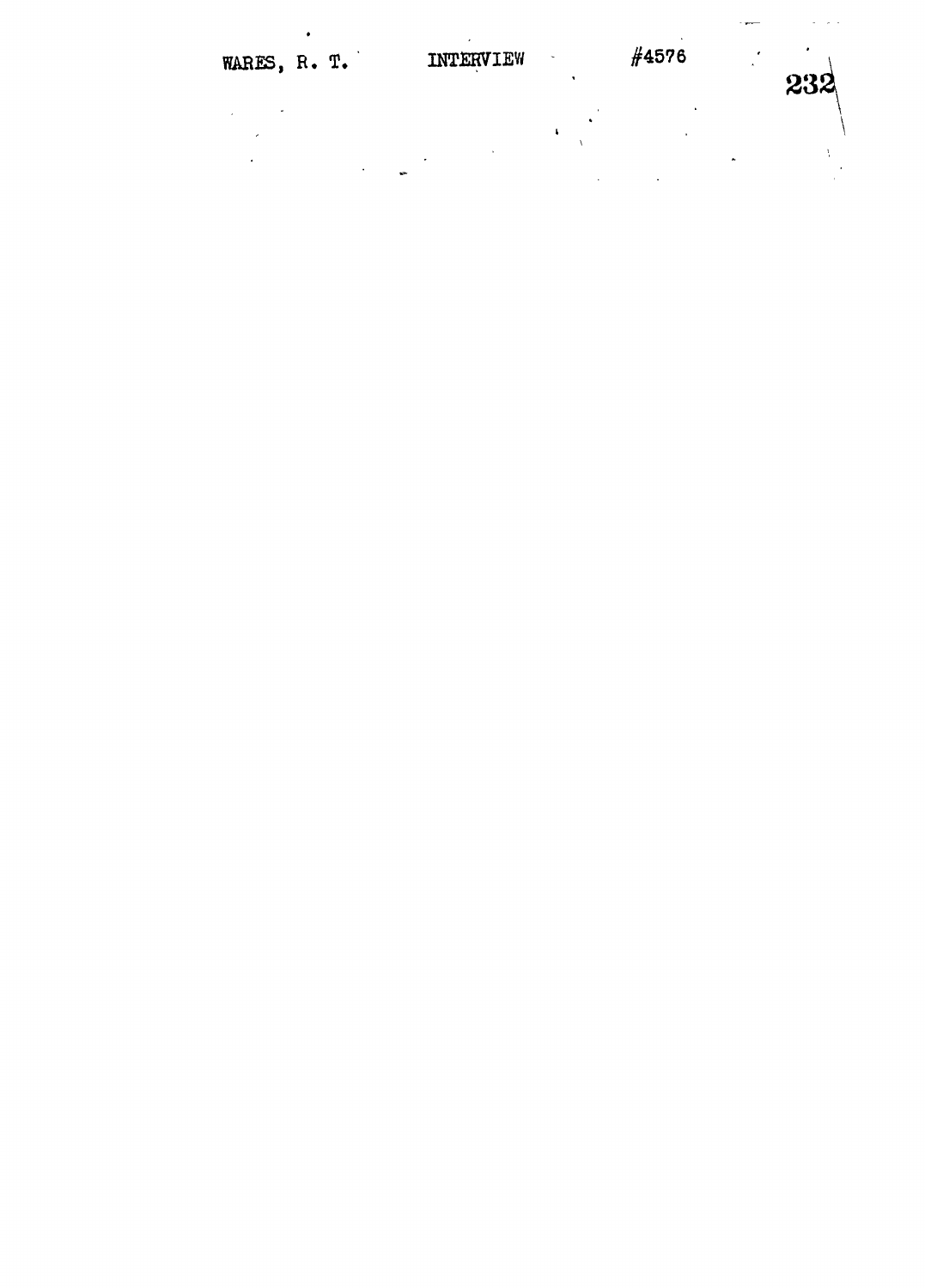| المناسب المسلم المناسب المناسب المناسب المسابقة المناسبة.<br>وقد المناسب المناسب المناسب المناسب المناسب المناسبة المناسبة المناسبة المناسبة المناسبة المناسبة المناسبة الم<br>وقد المناسبة المناسبة المناسبة المناسبة المناسبة الم                                                    |                   |
|----------------------------------------------------------------------------------------------------------------------------------------------------------------------------------------------------------------------------------------------------------------------------------------|-------------------|
| WARES, R.I.T. INTERVIEW<br>Form $A - (S - 149)$<br><b>DIOGRAPHY FORM</b><br>WORKS FROGRESS ADMINISTRATION                                                                                                                                                                              | $-4576$           |
| Indian-Pioneer History Project for Oklahoma                                                                                                                                                                                                                                            |                   |
| Field Worker's name _______ Pearl E. Parker<br>This report made on (date) June 21,                                                                                                                                                                                                     | $193 \frac{7}{2}$ |
| Mr. R. T. Wares<br>$1.$ Name                                                                                                                                                                                                                                                           |                   |
| Cherokee, Oklahoma<br>Post Office Address<br>2.                                                                                                                                                                                                                                        |                   |
| Residence address (or location) 310 OHio Ave.<br>3.                                                                                                                                                                                                                                    |                   |
| DATE OF BIRTH: Month December Day 24 Year 1856                                                                                                                                                                                                                                         |                   |
| 5. Place of birth <b>Missouri</b>                                                                                                                                                                                                                                                      |                   |
|                                                                                                                                                                                                                                                                                        |                   |
| Robert Wares<br>Name of Father<br>Place of birth Virginia<br>86.<br>Other information about father                                                                                                                                                                                     |                   |
| Elizabeth Dougherty<br>Place of birth Kentucky<br>7. Name of Mother                                                                                                                                                                                                                    |                   |
| Other information about mother                                                                                                                                                                                                                                                         |                   |
| Notes or complete narrative by the field worker dealing with the lift and<br>story of the person interviewed. Refer to Manual for suggested subjects<br>fand questions. Continue on blank sheets if necessary and attech firmly to<br>this form. Number of sheets attached<br>$\sim$ 2 |                   |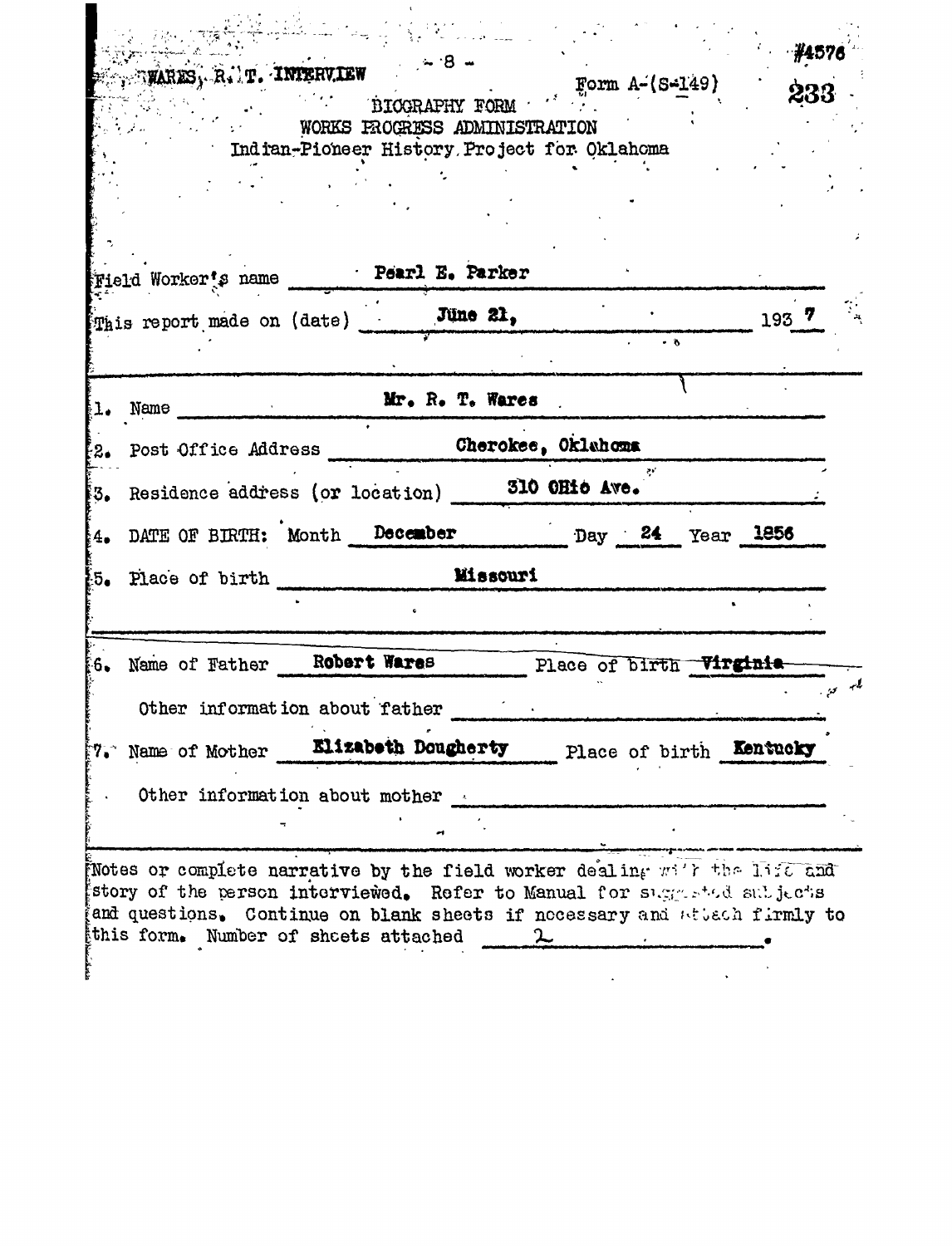| WARES, R. T. |  |  | INTERVIEW. |  |
|--------------|--|--|------------|--|
|              |  |  |            |  |

\* . • . . . . *,\*>* ", AE Interview with Mr, R; T, Wares, Cherokee By  $-$  Pearl E. Parker, Field Worker.

 $June 21, 1937.$ 

OPENING OF THE CHEROKEE STRIP AND LATER OPENING.

I was born in the state of Missouri. On September 16th, 1892, my parents were living in Manchester, Kansas, west/of Cameron, Kansas, and on September 16, 1893, we started out for Oklahoma, driving two horses to a wagon. When we arrived here we came to a place called Pile Creek, north 'and east of Cherokee, where I met a man, I just can't recall his name, and he asked me where I was going. I told him I wanted to settle where there was timber and plenty of water, so he told i.e to go a little  $\Box$ arther. I did and settled sixteen miles north and east of

Cherokee close to where the Fish Hatchery is now.

I started at once to build a p<sup>r</sup>ace to live. My home was a dugout and hard to .dig. I. thought I ras never going to get it made, the ground was so hard. After I got it as deep as I wanted it, I covered it with brush and hay and dirt. The soil was rather like clay, so.that made as good a plaster as anyone would want.

I am getting a little ahead of my story. Before I